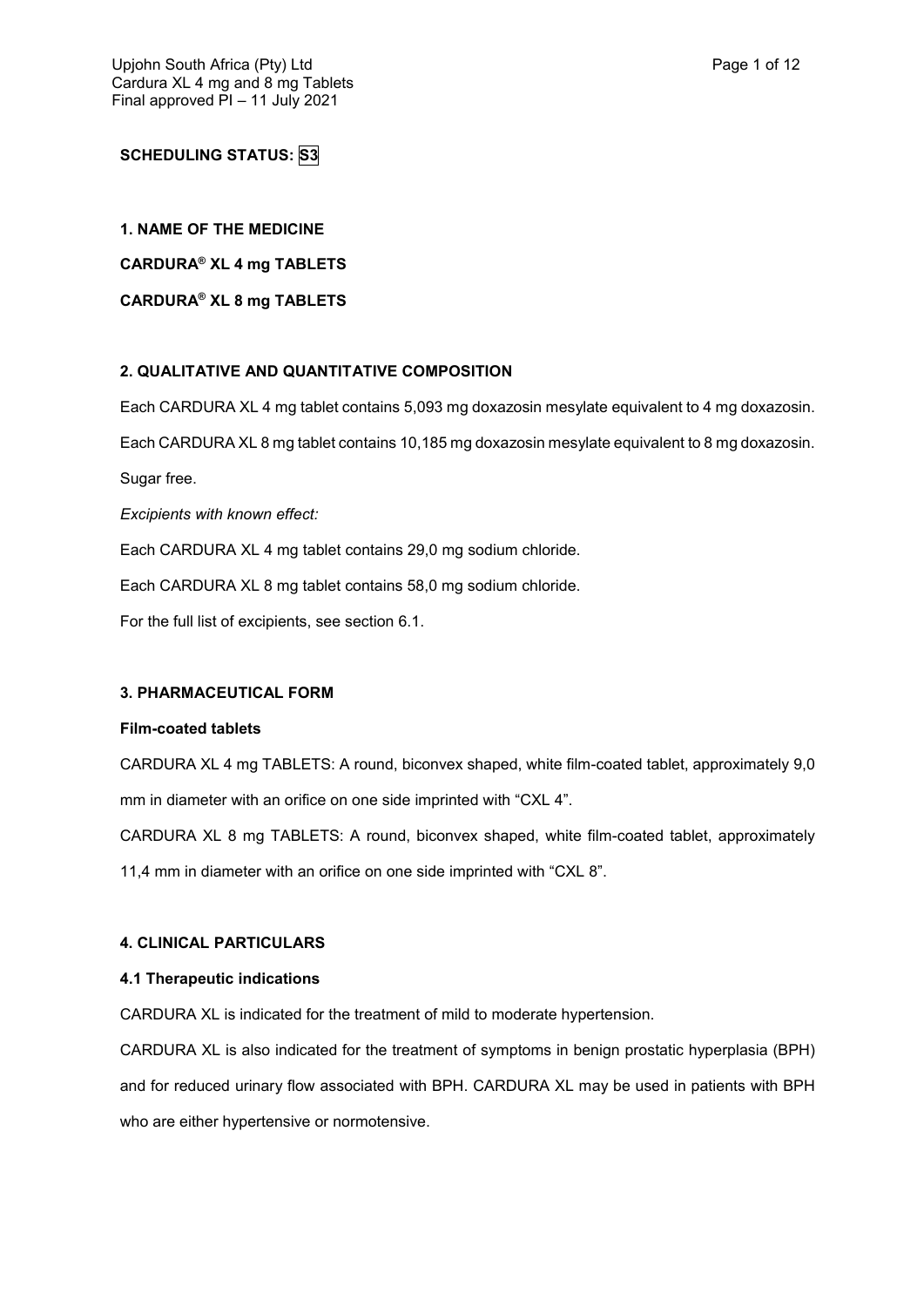## **4.2 Posology and method of administration**

### **Posology**

The initial dose of CARDURA XL in patients with hypertension and/or BPH is 4 mg once daily in the morning with food. Depending on the patient's symptomatic response and tolerability, the dose may be increased to 8 mg, the maximum recommended dose.

If CARDURA XL is discontinued for several days, therapy should be restarted using a 4 mg once daily dose.

If switching from CARDURA to CARDURA XL, therapy should be initiated with the lowest dose (4 mg once daily). Prior to starting therapy with CARDURA XL, the final evening dose of CARDURA should not be taken.

## *Hypertension*

The majority of patients will be controlled on CARDURA XL 4 mg daily. If necessary, the dosage may be increased to 8 mg once daily according to patient response.

In patients not adequately controlled on a single antihypertensive medicine, CARDURA XL may be used in combination with a thiazide diuretic or a beta-adrenoceptor blocking medicine.

## *Benign prostatic hyperplasia*

The recommended dosage of CARDURA XL is 4 mg once daily. Depending on the individual patient's urodynamics and BPH symptomatology, dosage may then be increased to 8 mg daily.

The recommended titration interval is  $3 - 4$  weeks. Blood pressure should be evaluated routinely in these patients.

## **Special populations**

## *Elderly population*

Normal adult dosage is recommended. Due to an enhanced propensity to orthostasis in the elderly, or to an increased sensitivity to vasodilator medicines in the elderly, caution should be exercised in prescribing CARDURA XL to elderly patients, especially those who are ≥ 70 years of age (see section 5.2).

## *Renal impairment*

Since the pharmacokinetics of doxazosin is unchanged in patients with renal insufficiency, and there is no evidence that CARDURA XL aggravates existing renal dysfunction, the usual dosages may be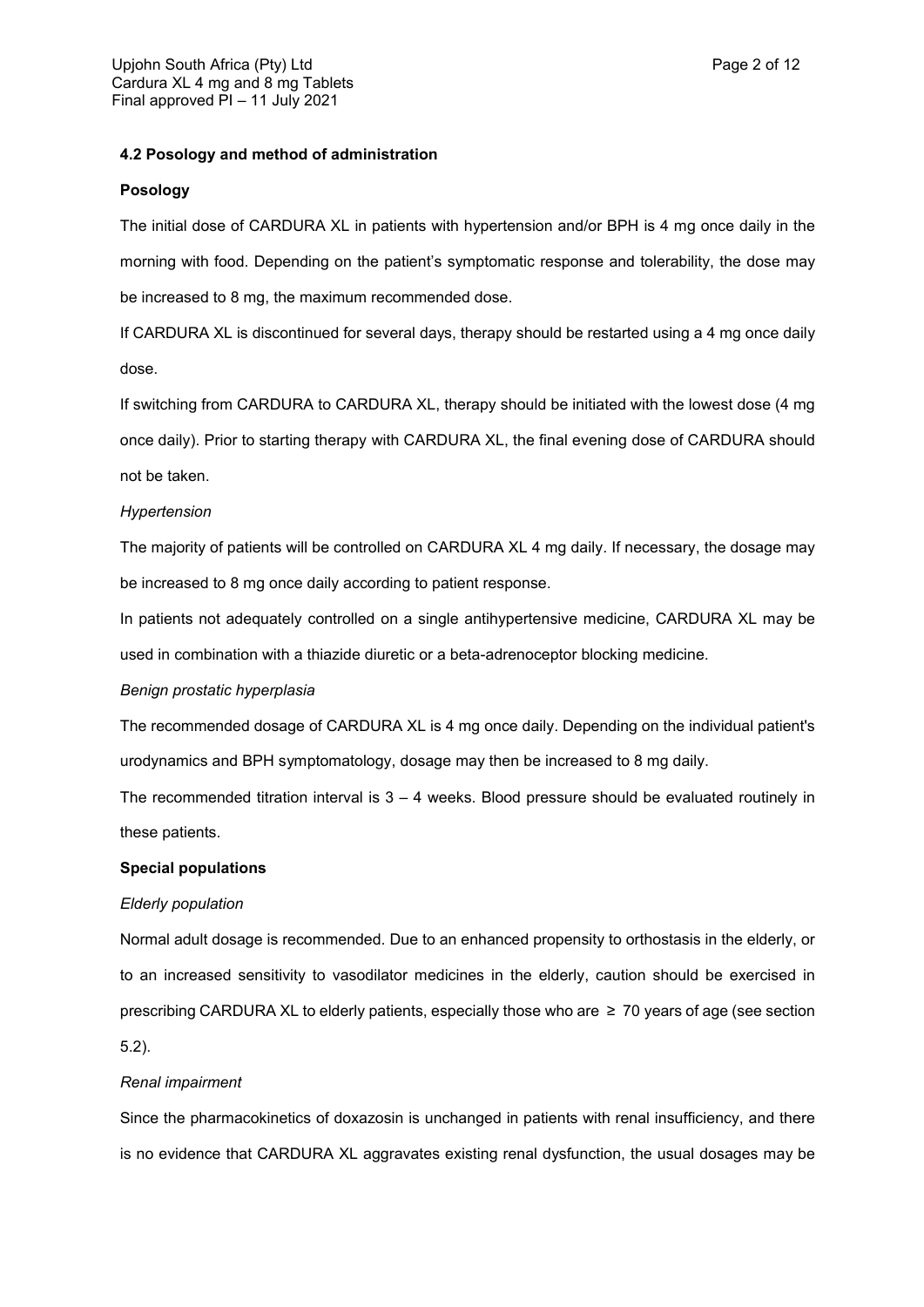used in these patients.

#### *Hepatic impairment*

There are only limited data in patients with liver impairment and on the effects of medicines known to influence hepatic metabolism (e.g. cimetidine).

Doxazosin is wholly metabolised by the liver and should be administered with caution to patients with evidence of impaired hepatic function.

### **Paediatric population**

The safety and efficacy of CARDURA XL in children have not been established.

### **Method of administration**

For oral use.

CARDURA XL should be taken with food. The tablets should be swallowed whole with a sufficient amount of liquid and must not be chewed, divided, cut, or crushed.

In CARDURA XL, the medicine is contained within a non-absorbable shell that has been specially designed to slowly release the medicine. When this process is completed the empty tablet is eliminated from the body. Patients should be advised that they should not be concerned if they occasionally observe the empty tablet in the stools.

## **4.3 Contraindications**

CARDURA XL is contraindicated in:

- Patients with a known hypersensitivity to doxazosin, quinazolines or any of the excipients (listed in section 6.1).
- Pregnancy and lactation (see section 4.6).
- Patients with a history of gastrointestinal obstruction, oesophageal obstruction, or any degree of decreased lumen diameter of the gastrointestinal tract.

## **4.4 Special warnings and precautions for use**

## *Postural hypotension/syncope*

Postural hypotension may occur with initiation of therapy with CARDURA XL, evidenced by dizziness and weakness or rarely loss of consciousness (syncope) particularly with the commencement of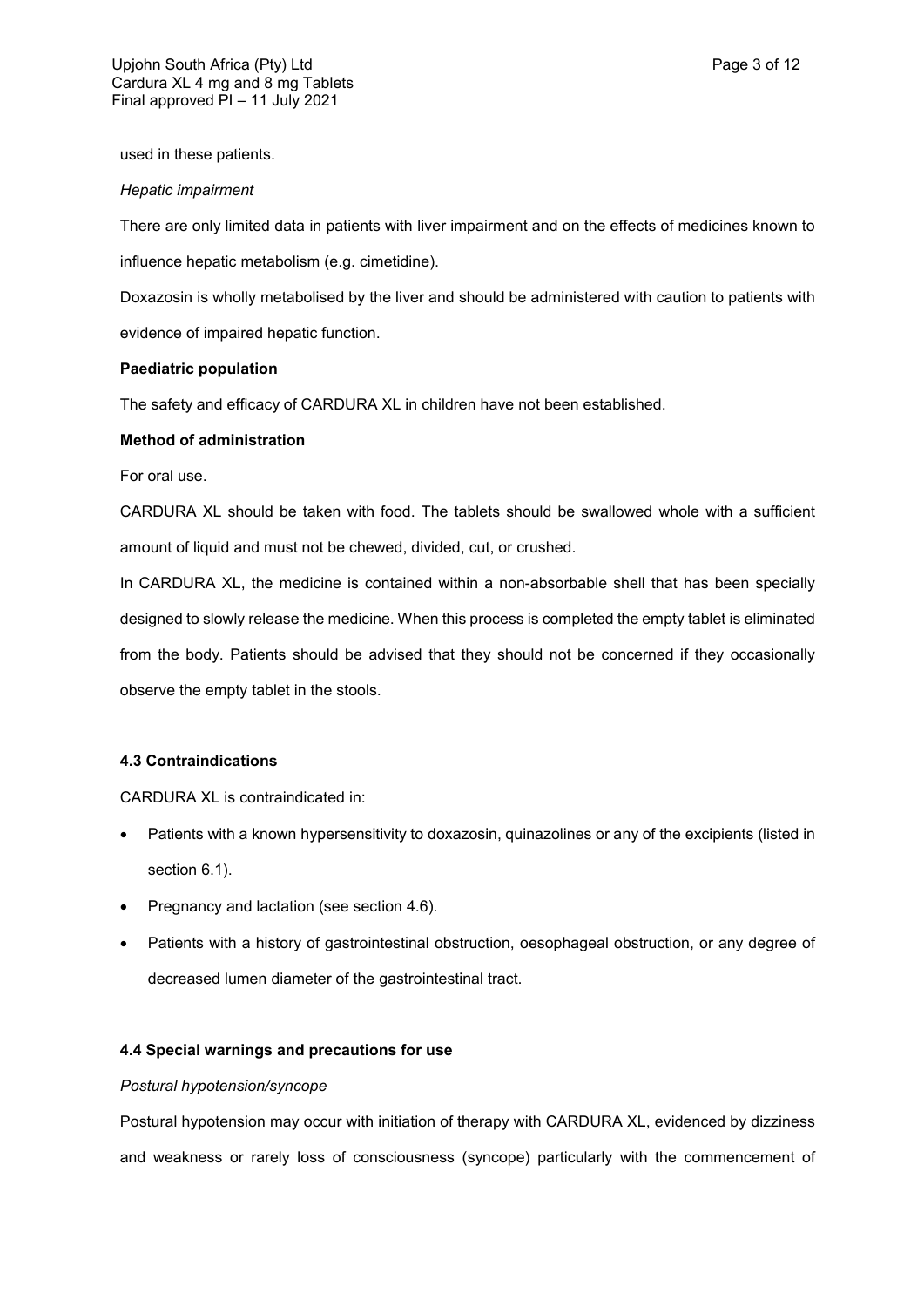therapy. When instituting therapy with CARDURA XL, the patient should be advised on how to avoid symptoms resulting from postural hypotension and what measures to take should they develop. Patients should be warned about this. The patient should be cautioned to avoid situations where injury could result should dizziness or weakness occur during the initiation of CARDURA XL therapy.

## *Use with phosphodiesterase-5 (PDE-5) inhibitors*

Concomitant administration of CARDURA XL with a PDE-5 inhibitor should be used with caution as it may lead to symptomatic hypotension in some patients. No studies have been conducted with doxazosin Gastrointestinal Therapeutic System (GITS).

## *Impaired hepatic function*

CARDURA XL should be administered with particular caution to patients with evidence of impaired hepatic function (see sections 4.2 and 5.2).

#### *Cataract surgery*

Intraoperative Floppy Iris Syndrome (IFIS) has been observed during cataract surgery in some patients on or previously treated with alpha-1 adrenoceptor blockers. This variant of small pupil syndrome is characterised by the combination of a flaccid iris that billows in response to intraoperative irrigation currents, progressive intraoperative miosis despite preoperative dilatation with standard mydriatic medicines, and potential prolapse of the iris toward the phacoemulsification incisions. The patient's surgeon should be prepared for possible modifications to their surgical technique, such as the utilisation of iris hooks, iris dilator rings, or viscoelastic substances. There does not appear to be a benefit of stopping alpha-1 adrenoreceptor blocker therapy prior to cataract surgery.

#### *Priapism*

Prolonged erections (priapism) have been reported with alpha-1 adrenoceptor blockers including CARDURA XL in post-marketing experience. If priapism is not treated immediately, it could result in penile tissue damage and permanent erectile dysfunction. Therefore, patients should be advised about the seriousness of the condition and seek immediate medical assistance.

#### *Sodium*

This medicine contains less than 1 mmol sodium (23 mg) per tablet, that is to say essentially 'sodium free'.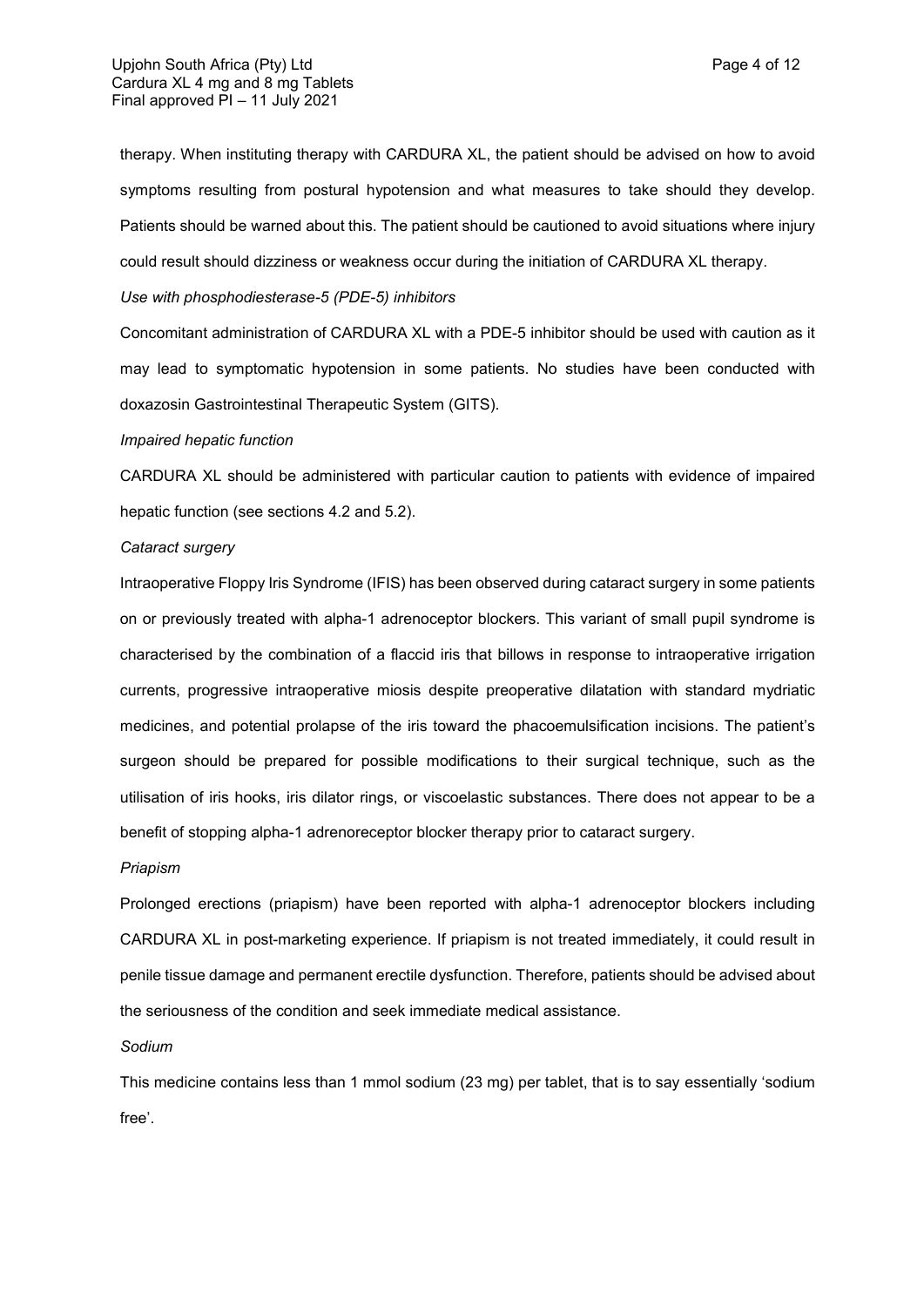### **4.5 Interaction with other medicines and other forms of interaction**

Concomitant administration of CARDURA XL with a PDE-5 inhibitor may lead to an additive hypotensive effect and symptomatic hypotension (see section 4.4). No studies have been conducted with doxazosin GITS.

CARDURA XL is highly bound to plasma proteins (98 %). *In vitro* data in human plasma indicate that CARDURA XL has no effect on protein binding of digoxin, phenytoin, warfarin or indomethacin.

*In vitro* studies suggest that CARDURA XL is a substrate of cytochrome P450 3A4 (CYP 3A4). Caution should be exercised when concomitantly administering CARDURA XL with a CYP 3A4 inhibitor such as clarithromycin, indinavir, itraconazole, ketoconazole, nefazodone, nelfinavir, ritonavir, saquinavir, telithromycin or voriconazole (see section 5.2).

No adverse interaction has been noted in clinical experience to date with thiazide diuretics, furosemide, beta-adrenoceptor blocking medicines, antibiotics, oral hypoglycaemic medicines, non-steroidal antiinflammatory drugs (NSAIDs), uricosuric products or anticoagulants. Administration of CARDURA XL may reduce serum concentrations of triglycerides, total and LDL-cholesterol and increase HDLcholesterol. These potentially favourable effects on lipids persist when a thiazide-like diuretic is given concurrently. The long-term consequences of these medicine-induced changes in lipids are not known.

#### **4.6 Fertility, pregnancy and lactation**

#### **Pregnancy and lactation**

CARDURA XL's safety and efficacy in pregnancy and lactation have not been formally established (see section 4.3). Doxazosin is known to transfer into breast milk and to cross the placental barrier.

#### **Fertility**

Fertility in males: Studies in rats after oral administration of doxazosin base showed reduced fertility in males, which was reversible after two weeks of treatment termination at doxazosin base exposure of 13-fold above the human exposure (AUC) at the MHRD of 8 mg CARDURA XL. There have been no reports of any effects of doxazosin on male fertility in humans.

### **4.7 Effects on ability to drive and use machines**

The ability to engage in activities such as operating machinery or driving a motor vehicle may be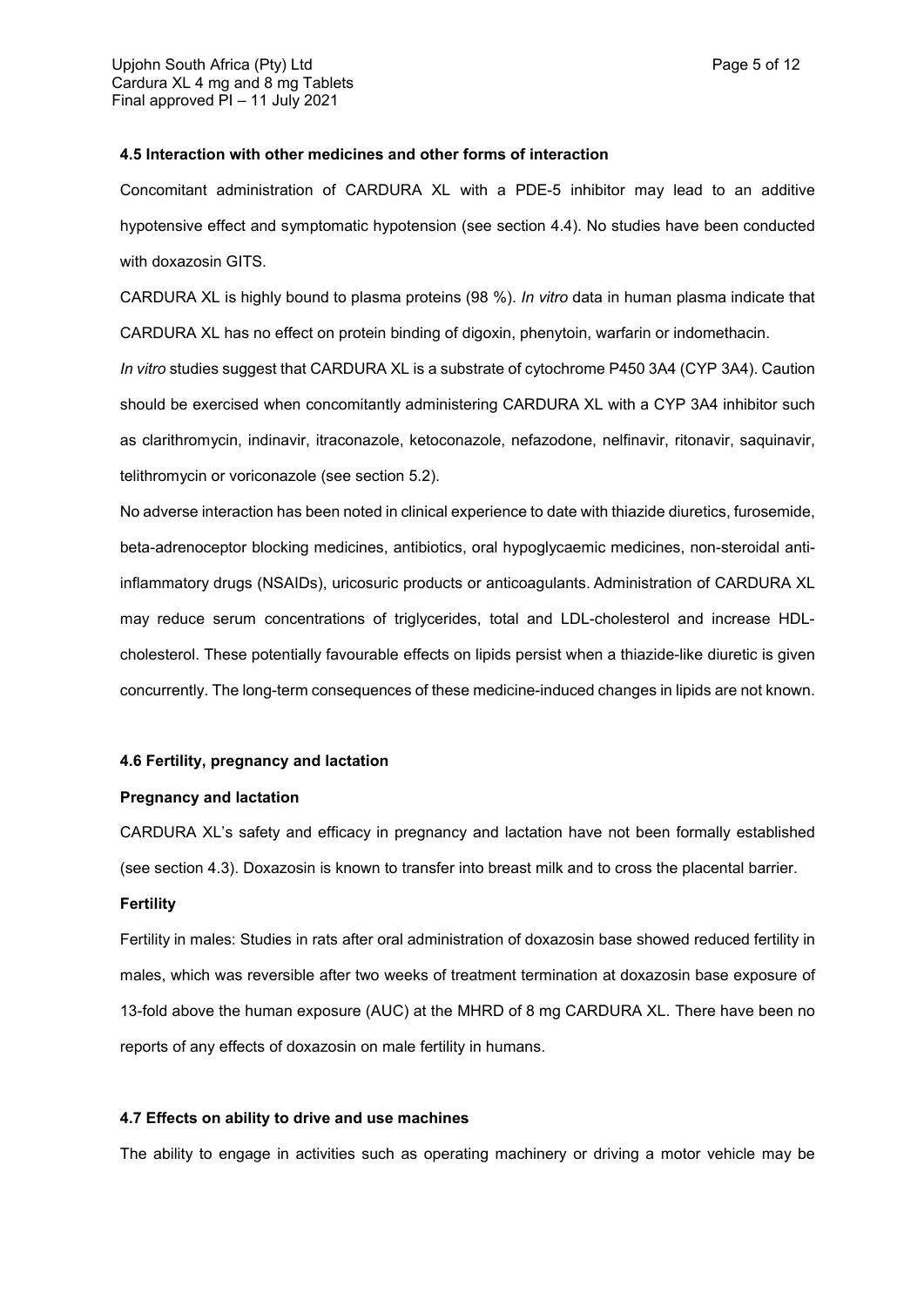impaired especially when initiating therapy.

## **4.8 Undesirable effects**

The adverse event profile in elderly (> 65 years) patients with BPH showed no difference from the profile in the younger population.

*Tabulated summary of adverse reactions*

Adverse events have been categorised as follows: Very common ( $\geq 1/10$ ); common ( $\geq 1/100$  to  $< 1/10$ ); uncommon ( $\geq 1/1$  000 to < 1/100); rare ( $\geq 1/10$  000 to < 1/1 000); very rare (< 1/10 000).

In controlled clinical trials, the most common reactions associated with CARDURA XL were of a postural type (rarely associated with syncope) or non-specific and included:

| <b>MedDRA System organ class</b> | <b>Frequency</b> | <b>Undesirable effects</b>                           |
|----------------------------------|------------------|------------------------------------------------------|
| Infections and infestations      | Common           | Respiratory tract infection, urinary tract infection |
| Nervous system disorders         | Common           | Dizziness, headache, somnolence                      |
| Ear and labyrinth disorders      | Common           | Vertigo                                              |
| Cardiac disorders                | Common           | Palpitation, tachycardia                             |
| Vascular disorders               | Common           | Hypotension, postural hypotension                    |
| Respiratory, thoracic and        | Common           | Bronchitis, coughing, dyspnoea, rhinitis             |
| mediastinal disorders            |                  |                                                      |
| Gastrointestinal disorders       | Common           | Abdominal pain, dyspepsia, dry mouth, nausea         |
| Skin and subcutaneous tissue     | Common           | <b>Pruritus</b>                                      |
| disorders                        |                  |                                                      |
| Musculoskeletal and              | Common           | Back pain, myalgia                                   |
| connective tissue disorders      |                  |                                                      |
| Renal and urinary disorders      | Common           | Cystitis, urinary incontinence                       |
| General disorders and            | Common           | Asthenia, chest pain, influenza like symptoms,       |
| administration site conditions   |                  | peripheral oedema                                    |

The incidence of adverse events following treatment with CARDURA XL (41 %) in clinical studies of patients with BPH was broadly similar to that following placebo (39 %) and less than that following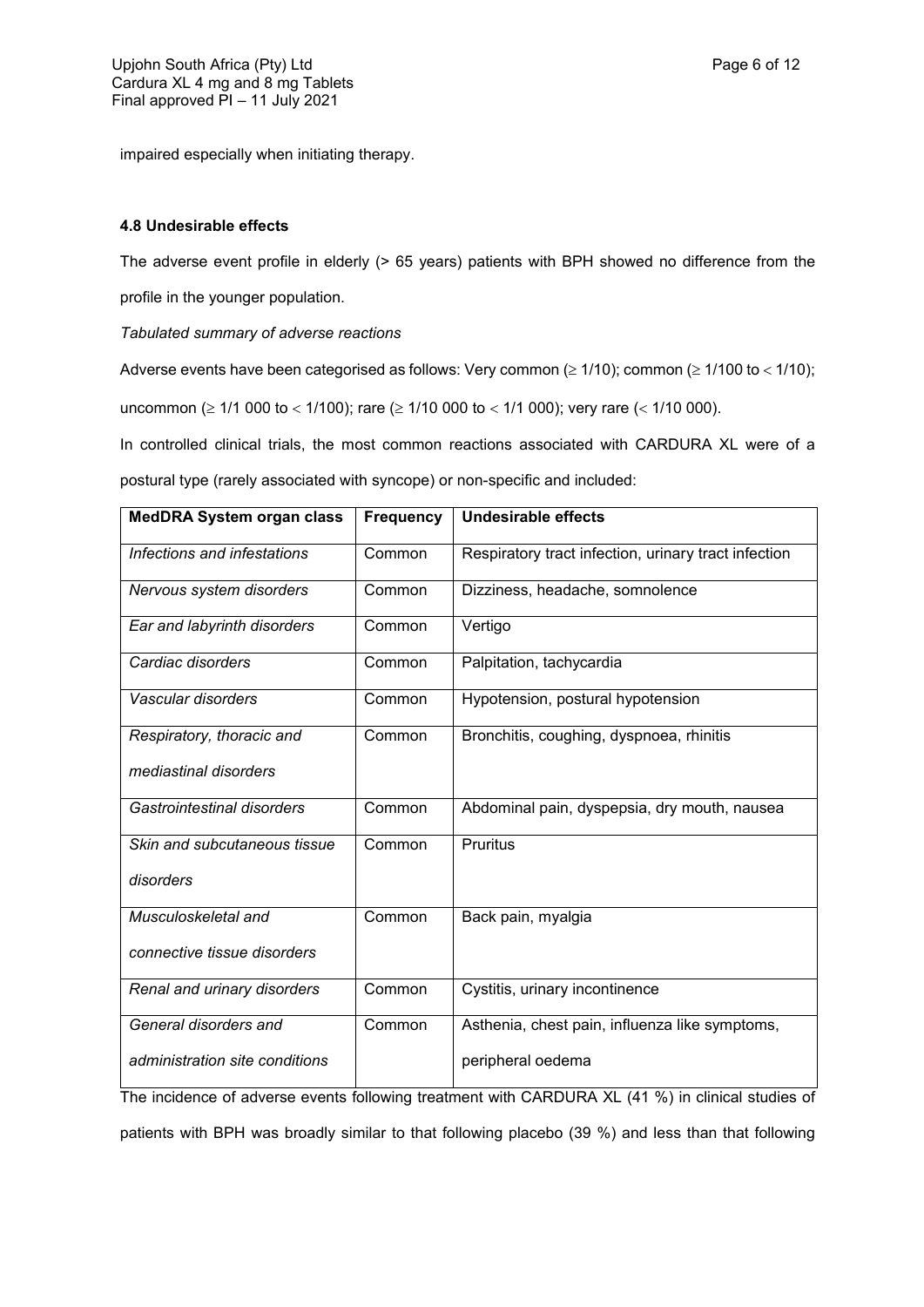conventional doxazosin (54 %). The adverse event profile in elderly (> 65 years) patients with BPH showed no difference from the profile in the younger population.

In post-marketing experience, the following additional adverse events were reported.

| <b>MedDRA System organ class</b> | <b>Undesirable effects</b>                                              |
|----------------------------------|-------------------------------------------------------------------------|
| Blood and lymphatic system       | Leukopenia, thrombocytopenia                                            |
| disorders                        |                                                                         |
| Immune system disorders          | Allergic reactions                                                      |
| Metabolism and nutrition         | Anorexia                                                                |
| disorders                        |                                                                         |
| Psychiatric disorders            | Anxiety, depression, insomnia, agitation, nervousness                   |
| Nervous system disorders         | Cerebrovascular accident <sup>a</sup> , hypoaesthesia, syncope, tremor, |
|                                  | postural dizziness, paraesthesia                                        |
| Eye disorders                    | Blurred vision, IFIS (Intraoperative Floppy Iris Syndrome)              |
| Ear and labyrinth disorders      | <b>Tinnitus</b>                                                         |
| Cardiac disorders                | Palpitation, tachycardia, angina pectoris, myocardial infarction,       |
|                                  | bradycardia, cardiac dysrhythmia                                        |
| Vascular disorders               | Hypotension, hot flushes                                                |
| Respiratory, thoracic and        | Coughing, dyspnoea, epistaxis, bronchospasm aggravated                  |
| mediastinal disorders            |                                                                         |
| Gastrointestinal disorders       | Dyspepsia, dry mouth, constipation, diarrhoea, flatulence,              |
|                                  | vomiting, gastrointestinal obstruction                                  |
| <b>Hepatobiliary disorders</b>   | Cholestasis, hepatitis, jaundice                                        |
| Skin and subcutaneous tissue     | Pruritus, skin rash, alopecia, purpura, urticaria                       |
| disorders                        |                                                                         |
| Musculoskeletal and connective   | Arthralgia, muscle cramps, muscle weakness                              |
| tissue disorders                 |                                                                         |
| Renal and urinary disorders      | Urinary incontinence, dysuria, haematuria, micturition frequency,       |
|                                  | micturition disorder, nocturia, polyuria                                |
| Reproductive system and breast   | Impotence, gynaecomastia, priapism, retrograde ejaculation              |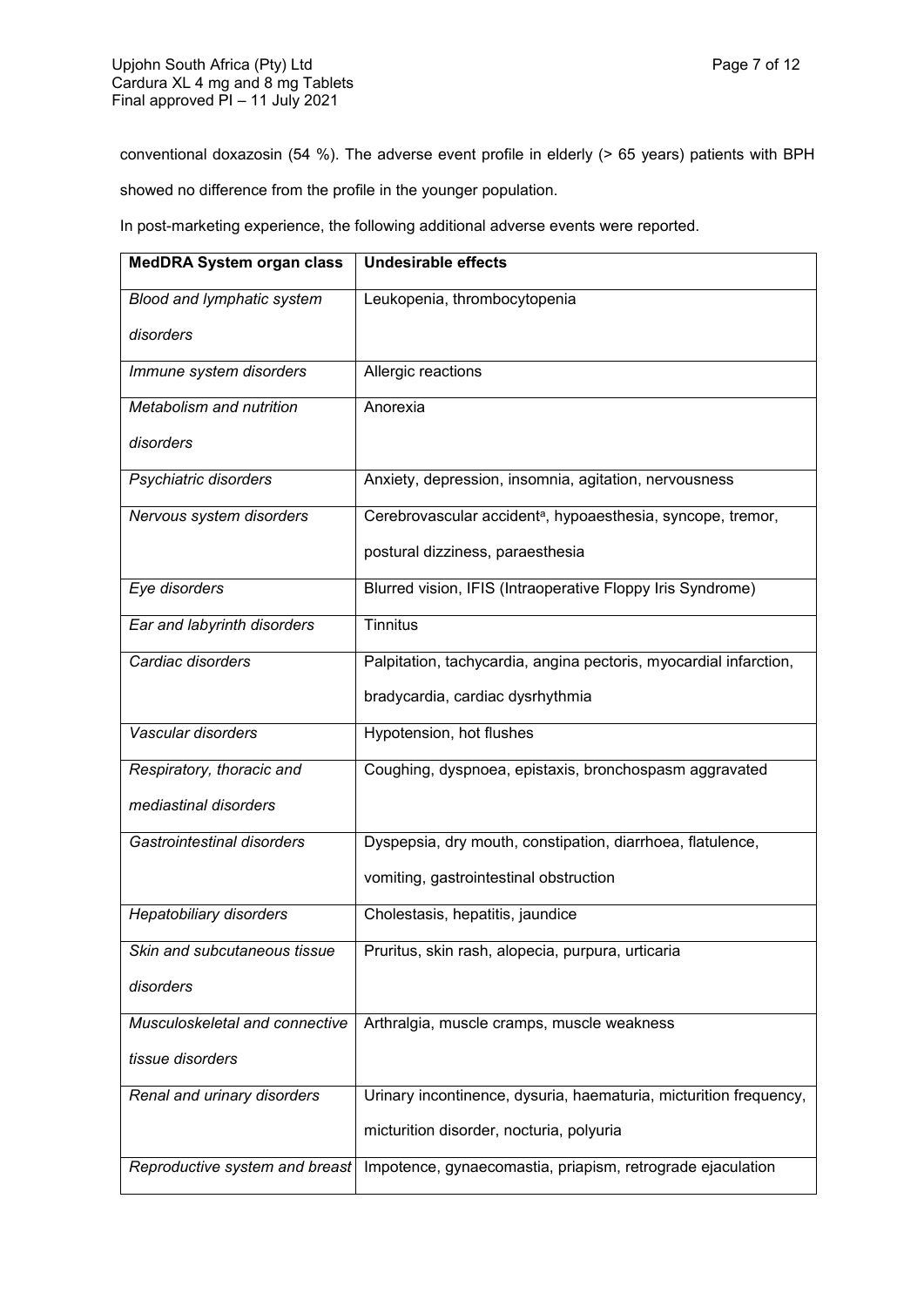| disorders                      |                                                |
|--------------------------------|------------------------------------------------|
| General disorders and          | Chest pain, pain, fatigue, malaise             |
| administration site conditions |                                                |
| Investigations                 | Abnormal liver function tests, weight increase |

a Cerebrovascular accident was categorised by combining the frequencies of "cerebral infarct", "cerebral ischaemia" and "cerebrovascular accident".

## *Reporting of suspected adverse reactions*

Reporting suspected adverse reactions after authorisation of the medicine is important. It allows continued monitoring of the benefit/risk balance of the medicine. Health care providers are asked to report any suspected adverse reactions to SAHPRA via the "**6.04 Adverse Drug Reactions Reporting Form**", found online under SAHPRA's publications:<https://www.sahpra.org.za/Publications/Index/8>.

## **4.9 Overdose**

Should overdosage lead to hypotension, the patient should be immediately placed in a supine, head down position. Other supportive measures should be performed if thought appropriate in individual cases.

Since doxazosin is highly protein bound, dialysis is not indicated.

Treatment is symptomatic and supportive.

## **5. PHARMACOLOGICAL PROPERTIES**

## **5.1 Pharmacodynamic properties**

Category and class: A 7.1 Vasodilators, hypotensive, antihypertensive medicines include other antihypertensive medicines e.g. ACE-inhibitors, ARBs, RAAS, etc

## *Mechanism of action*

Doxazosin exerts a vasodilator effect via selective and competitive blockade of post-synaptic alpha-1-adrenoceptors.

Administration of doxazosin GITS to hypertensive patients causes a clinically significant reduction in blood pressure as a result of a reduction in systemic vascular resistance. This effect is thought to result from selective blockade of the alpha-1-adrenoceptors located in the vasculature. With once-daily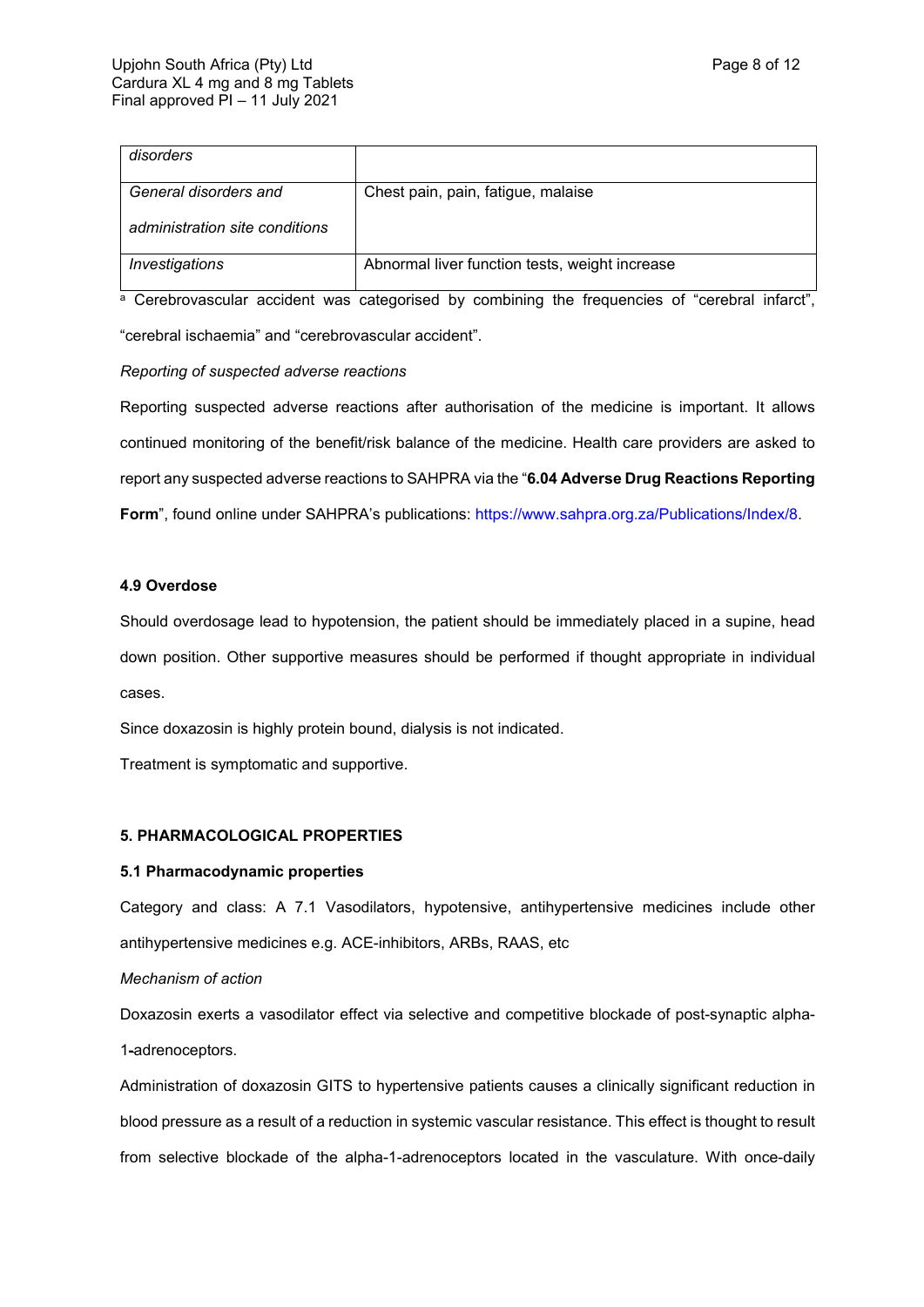dosing, clinically significant reductions in blood pressure are present throughout the day and at 24 hours post dose. The majority of patients are controlled on the initial dose. In patients with hypertension, the decrease in blood pressure during treatment with doxazosin GITS was similar in both the sitting and standing positions.

Subjects treated with conventional doxazosin can be transferred to doxazosin GITS and the dose titrated upwards as needed.

### **5.2 Pharmacokinetic properties**

#### *Absorption*

After oral administration of therapeutic doses, doxazosin GITS is well absorbed with peak blood levels gradually reached at 8 to 9 hours after dosing. Peak plasma levels  $(C_{max})$  are approximately one third of those of the same dose of conventional doxazosin tablets. Trough levels at 24 hours are, however, similar.

Peak/trough blood level fluctuation of doxazosin GITS is significantly lower and less than half that of conventional doxazosin tablets.

At steady state, the relative bioavailability of doxazosin from doxazosin GITS compared to the conventional form was 54 % with the 4 mg dose and 59 % with the 8 mg dose.

Pharmacokinetic studies with doxazosin GITS in the elderly have shown no significant alterations compared to younger patients.

#### *Biotransformation/elimination*

The plasma elimination of doxazosin is biphasic with the terminal elimination half-life being 22 hours, hence providing the basis for once daily dosing. Doxazosin is extensively metabolised, with < 5 % excreted as unchanged medicine.

Pharmacokinetic studies with doxazosin in patients with renal impairment also showed no significant alterations compared to patients with normal renal function.

There are only limited data in patients with liver impairment and on the effects of medicines known to influence hepatic metabolism (e.g. cimetidine). In a clinical study in 12 subjects with moderate hepatic impairment, single dose administration of doxazosin resulted in an increase in AUC of 43 % and a decrease in apparent oral clearance of 40 %.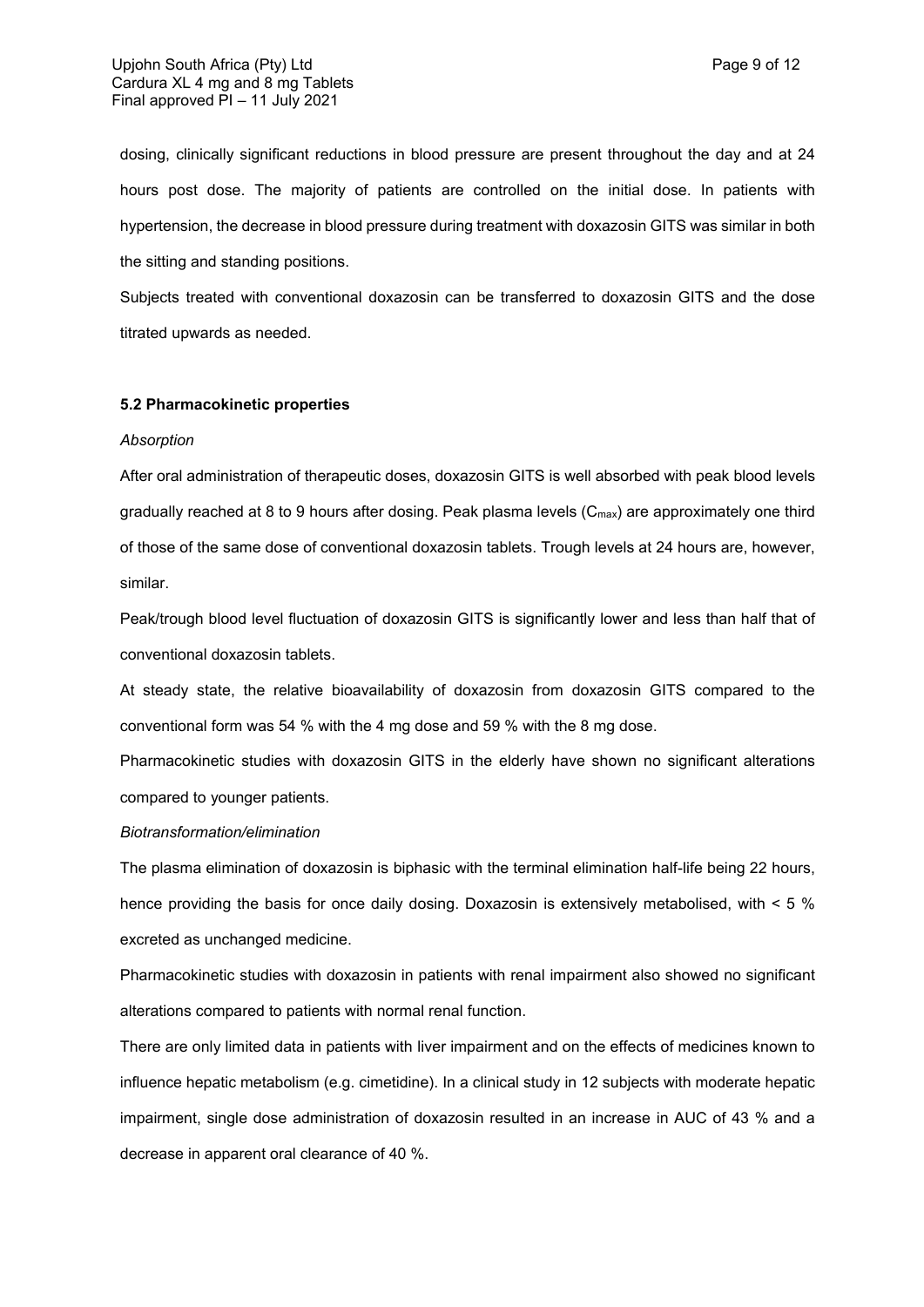Most (98 %) of plasma doxazosin is protein bound.

Doxazosin is primarily metabolised by O-demethylation and hydroxylation.

Doxazosin is extensively metabolised in the liver. *In vitro* studies suggest that the primary pathway for elimination is via CYP 3A4; however, CYP 2D6 and CYP 2C9 metabolic pathways are also involved for elimination, but to a lesser extent.

## **6. PHARMACEUTICAL PARTICULARS**

## **6.1 List of excipients**

*Tablet core* Hydroxypropyl methylcellulose Magnesium stearate Polyethylene oxide Red ferric oxide Sodium chloride *Film-coat* Black ink (ammonium hydroxide, iron oxide black, isopropyl alcohol, modified pharmaceutical glaze, nbutyl alcohol, propylene glycol) Cellulose acetate Polyethylene glycol Opadry White (hydroxypropyl methylcellulose, polyethylene glycol, titanium dioxide)

## **6.2 Incompatibilities**

Not applicable.

## **6.3 Shelf life**

36 months.

## **6.4 Special precautions for storage**

Store at or below 30 °C. Protect from light.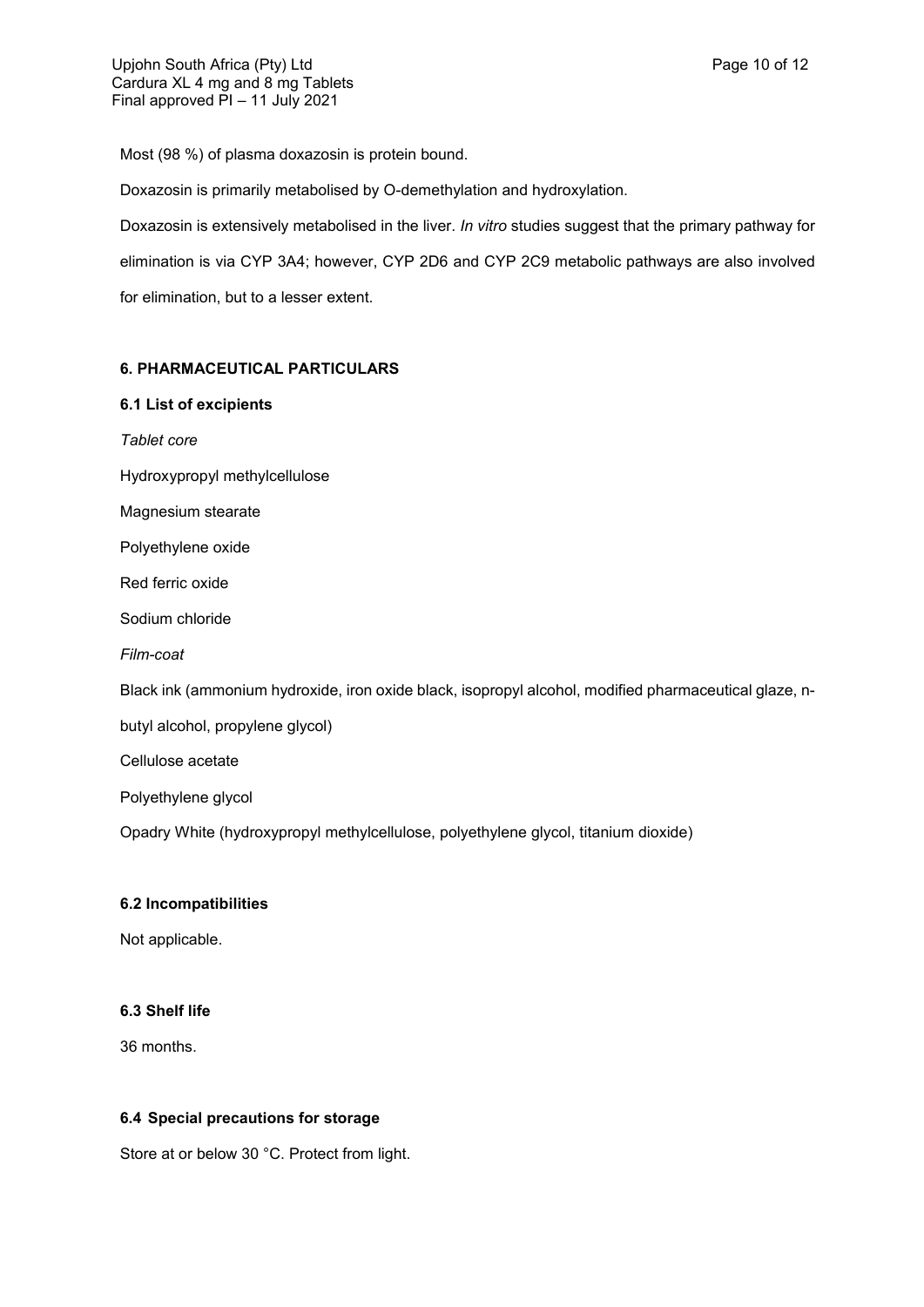Protect from moisture and humidity*.*

## **6.5 Nature and contents of container**

CARDURA XL 4 mg and CARDURA XL 8 mg TABLETS: Blister strips of 30, 60, 90, 120, 240, 360 or

500 tablets.

Not all pack sizes may be marketed.

## **6.6 Special precautions for disposal**

No special requirements.

## **7. HOLDER OF CERTIFICATE OF REGISTRATION**

Upjohn South Africa (Pty) Ltd 85 Bute Lane Sandton 2196 South Africa Tel.: +27(0)11 320 6000 / 0860 734 937 (Toll-free South Africa) Manufacturer: Pfizer Pharmaceuticals LLC, Barceloneta, Puerto Rico

## **8. REGISTRATION NUMBERS**

CARDURA XL 4 mg TABLETS: 32/7.1/0556

CARDURA XL 8 mg TABLETS: 32/7.1/0557

## **9. DATE OF FIRST AUTHORISATION**

28 June 2000

## **10. DATE OF REVISION OF THE TEXT**

11 July 2021